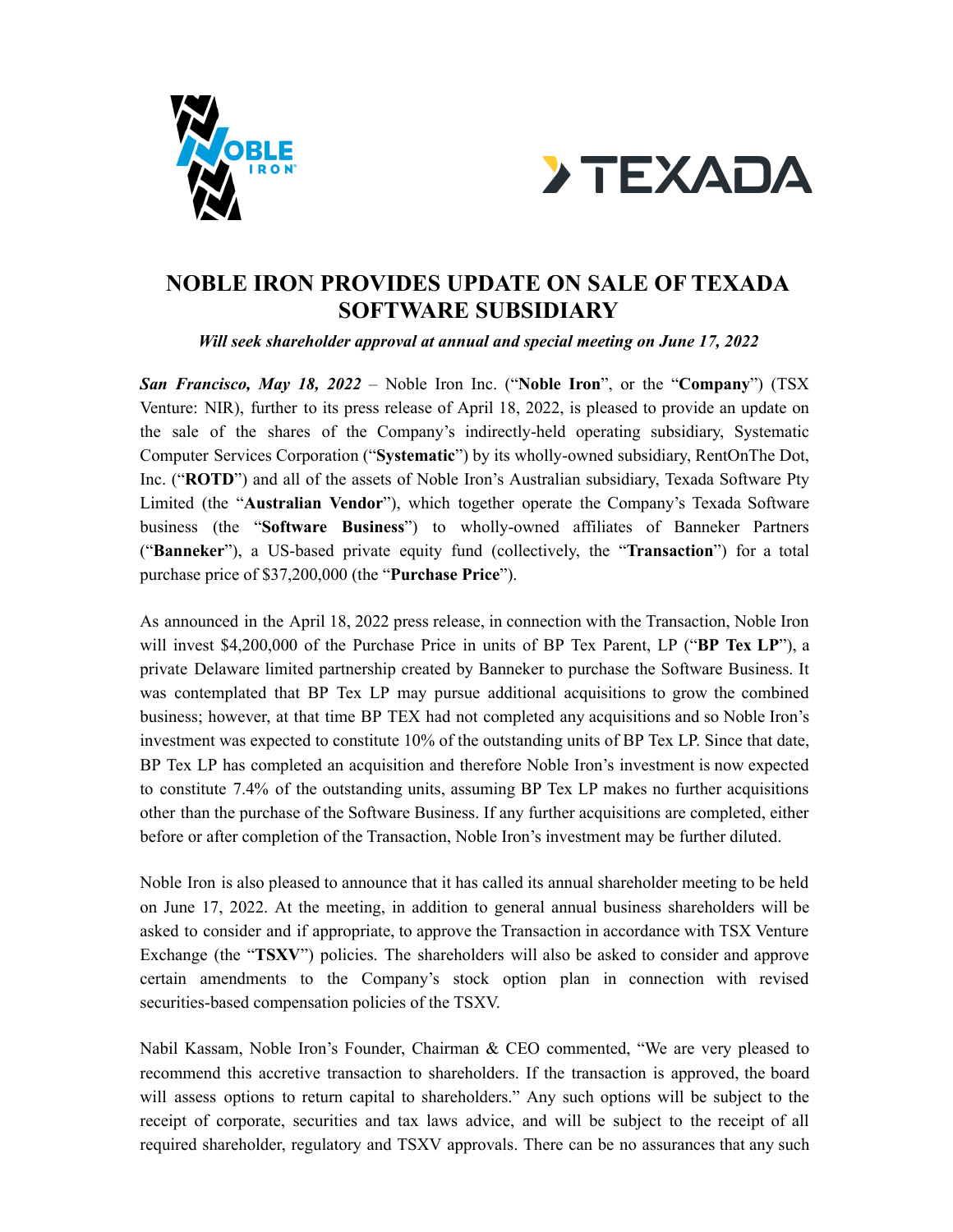options will be implemented by the Company.

Further information will be available in the Company's management information circular which will be mailed to sharholders and available under the Company's profile on [www.SEDAR.com.](http://www.sedar.com)

## **About Noble Iron Inc.**

Noble Iron is a technology company that offers software applications and services to construction, industrial and other equipment rental companies, owners, and users to manage their business and assets' life cycle.

Texada Software, a wholly owned subsidiary of Noble Iron, offers cloud or client-based software applications for equipment rental companies, equipment dealerships, construction companies, general contractors, and equipment operators, including mechanics, logistics managers and service technicians. Texada's products manage the entire asset lifecycle, including equipment purchasing; rental and sales transactions; inventory location, utilization, maintenance and depreciation tracking; used equipment sales and disposals analysis; and inventory replenishment analysis. Texada is the provider of industry-leading technology FleetLogic, a mobile field service and logistics management platform; SRM (Systematic Rental Management), a complete management software for scaling rental businesses; Texada Pay, a payment processing platform; and GateWay, an online store and mobile e-commerce app for customers and sales teams. For more information, visit [www.texadasoftware.com](http://www.texadasoftware.com) or call 1(800) 361-1233.

Noble Iron can be reached at [www.nobleiron.com/contact-us](https://nobleiron.com/contact-us).

Corporate communications contacts: Mariam Chaudhry Chief Financial Officer t: (226) 962-2718 e: [mariam.chaudhry@nobleiron.com](mailto:mariam.chaudhry@nobleiron.com)

Nabil Kassam Founder, Chairman & CEO t: (650) 766-9177 e: [nabil@nobleiron.com](mailto:nabil@nobleiron.com)

## **About Banneker Partners**

Banneker Partners invests in growing, mission-critical software businesses to drive long-term, sustainable value, and has raised over \$700M in committed capital across its funds. Banneker Partners' investment strategy is to collaborate with management teams through capital, strategic, and operational support to enable accelerated growth guided by the focus on enhancing value to the end customers of the software. Banneker Partners is at arm's length with Noble Iron, its significant shareholders, and subsidiaries.

## **Cautionary Note Regarding Forward-Looking Statements**

This news release may contain forward-looking statements which reflect the Company's current expectations regarding future events. The forward-looking statements are often, but not always, identified using words such as "seek", "anticipate", "plan", "estimate", "expect", "intend" and